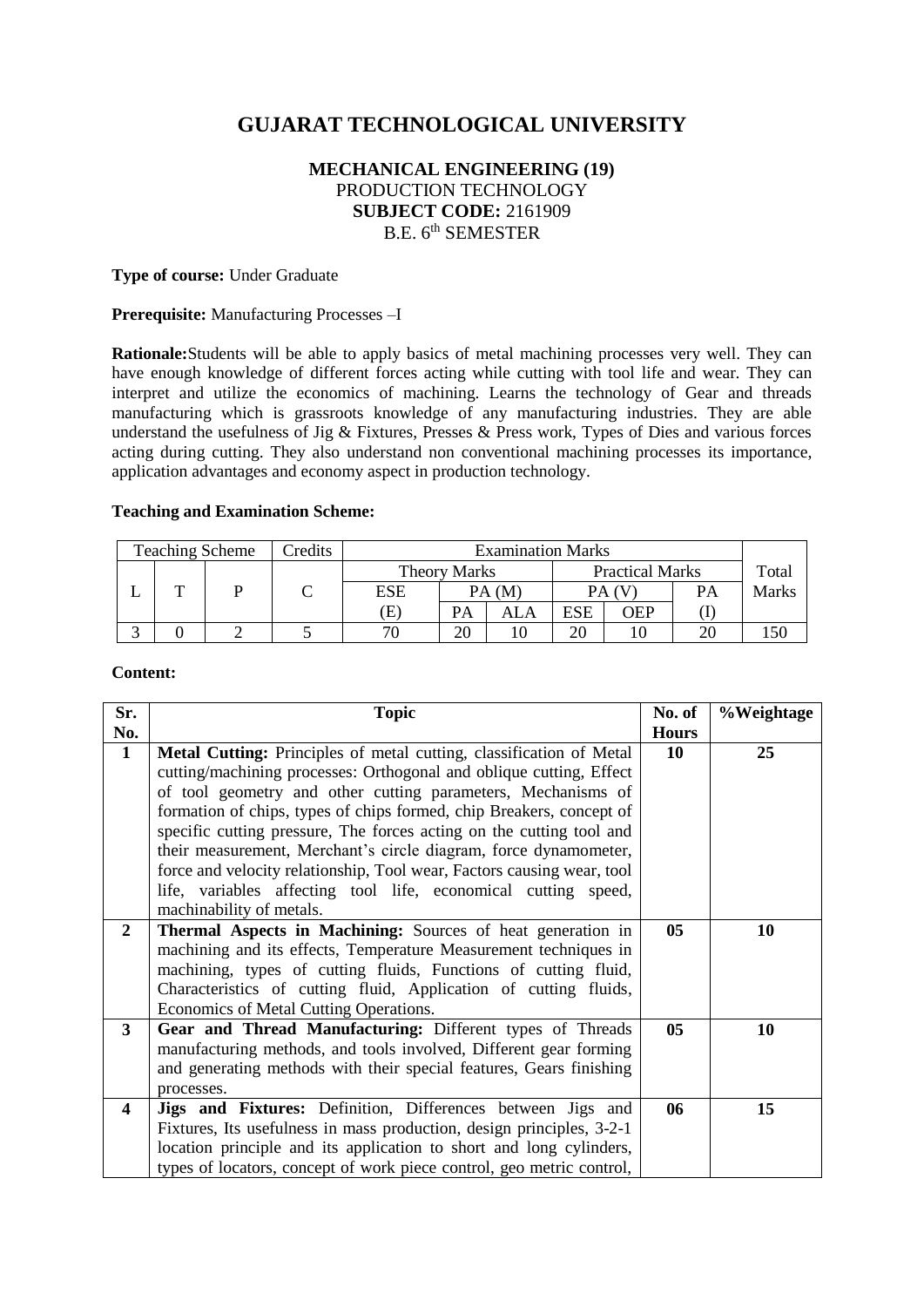|   | dimensional control and mechanical control, Clamps, jig bushes, Jigs                                                                                                                                                                                                                                                       |    |           |
|---|----------------------------------------------------------------------------------------------------------------------------------------------------------------------------------------------------------------------------------------------------------------------------------------------------------------------------|----|-----------|
|   | and fixtures for various machining operations.                                                                                                                                                                                                                                                                             |    |           |
| 5 | <b>Press Tool:</b> Classification of presses, Classification of dies, cutting<br>actions in dies, clearance, cutting forces, Methods of reducing<br>cutting forces, Minimum Diameter of Piercing Center of Pressure,<br>Blanking, Piercing, Drawing, Bending and Progressive Die design,<br>scrap reduction, strip layout. | 09 | <b>20</b> |
| 6 | Non-conventional Machining: EDM, IBM, ECM, ECG, CM,<br>AJM, Wire cut EDM, USM, LBM process principle, process<br>parameters and their applications. Process capabilities and their<br>applications.                                                                                                                        | 10 | 20        |

# **Suggested Specification table with Marks (Theory):**

| <b>Distribution of Theory Marks</b> |                |                |         |         |                |  |  |  |
|-------------------------------------|----------------|----------------|---------|---------|----------------|--|--|--|
| <b>R</b> Level                      | <b>U</b> Level | <b>A</b> Level | N Level | E Level | <b>C</b> Level |  |  |  |
| 10                                  | 15             |                |         | 10      | 10             |  |  |  |

# **Legends: R: Remembrance; U: Understanding; A: Application, N: Analyze and E: Evaluate C: Create and above Levels (Revised Bloom's Taxonomy)**

Note: This specification table shall be treated as a general guideline for students and teachers. The actual distribution of marks in the question paper may vary slightly from above table.

# **Reference Books:**

- 1. Metal Cutting principles, by M C Shaw, Oxford University press
- 2. Fundamentals of machining and machine tools, by Boothroyd CRC publication
- 3. Production Technology H.M.T. By HMT
- 4. Tool Design by Donaldson, Tata McGraw Hill Pub.
- 5. Metal cutting Principles by Trent McGraw Hill Pub
- 6. Workshop Technology Vol. II by Raghuvanshi, Dhanpat rai Pub
- 7. Production Technology by R.K. Jain, Khanna Pub

# **Course Outcome:**

- 1. Students will be able to apply basics of metal machining processes very well with the detailed signature of tools.
- 2. Students able to understand different forces acting while metal cutting and can draw merchant circle diagram and also able to apply knowledge to economic metal cutting.
- 3. Students can able to grasp distinctive knowledge of gear forming and its generating methods.
- 4. Students are able to clutch its usefulness and design of such locating and fixing devises.
- 5. Learn in depth about press and press work
- 6. Gained elementary knowledge in Non-conventional machining and its application in industries.

# **List of Experiments:**

- 1. Study of various types of cutting tools and measurement of tool geometry
- 2. To Understand the Effect of Chosen Parameters on the type of chip produced
- 3. Determination of chip-thickness ratio and shear plane Angle During Machining